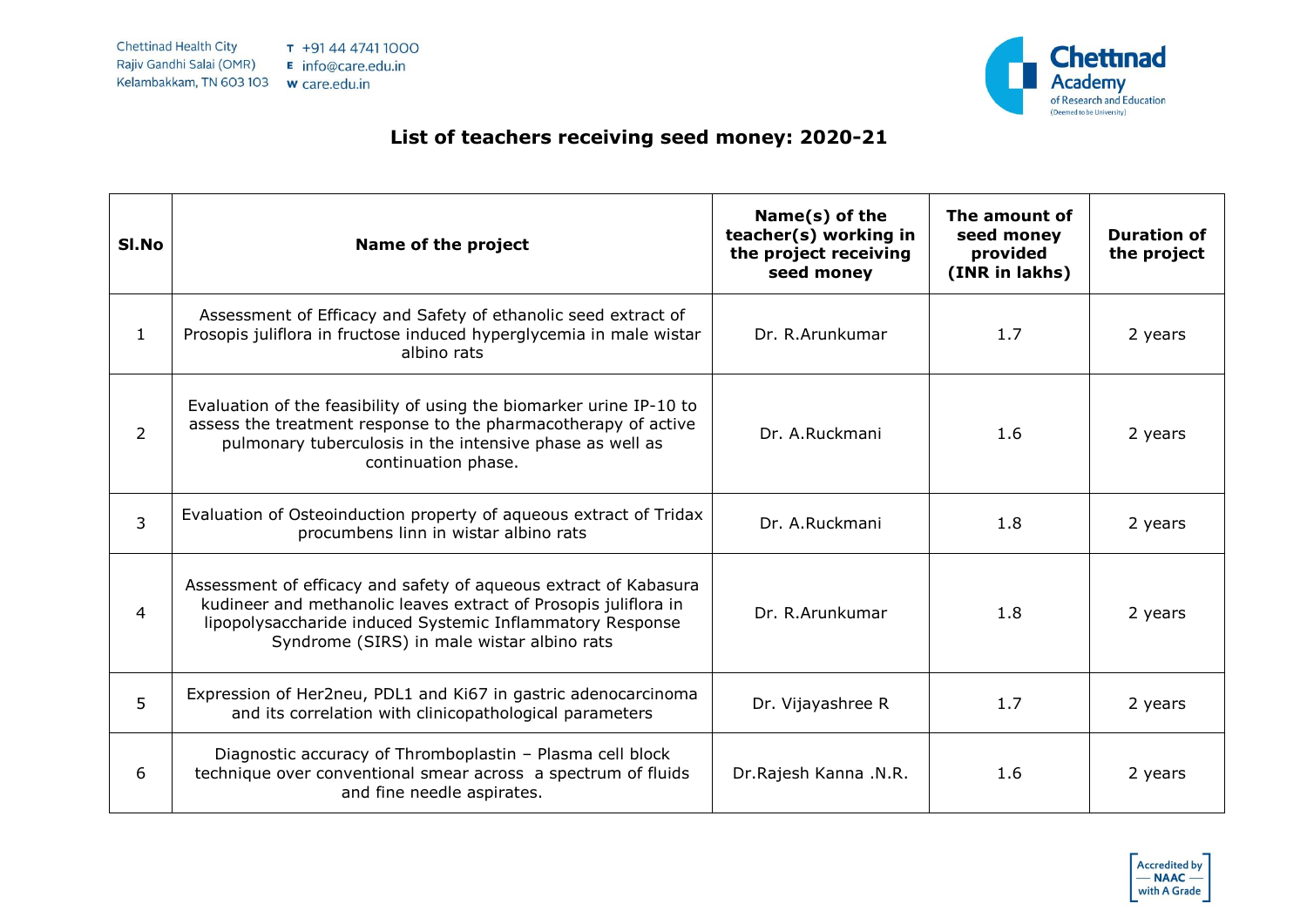

| $\overline{7}$ | A Pilot Study to Estimate and Compare Platelet Derived Growth<br>Factor and Vascular Endothelial Growth Factor in Platelet Rich<br>Fibrin Across the Spectrum of Ages in Healthy Volunteers                  | Dr. Femela, M.                    | 1.7 | 2 years |
|----------------|--------------------------------------------------------------------------------------------------------------------------------------------------------------------------------------------------------------|-----------------------------------|-----|---------|
| 8              | Phenotypic and Molecular Characterisation of Enteroccocal isolates<br>from clinical samples with special reference to drug resistance and<br>virulence genes.                                                | Dr. Priyadarshini<br>Shanmugam    | 1.8 | 2 years |
| 9              | Genomic characterisation of SARS CoV2 strains detected from<br>Covid 19 patients in a tertiary care hospital                                                                                                 | Dr. Nirupa S                      | 1.6 | 2 years |
| 10             | Candidemia in a Tertiary care Hospital - Beta D Glucan assay,<br>speciation, AFST, virulence assessment and molecular<br>confirmation of the isolates using in house colony PCR.                             | Dr. Priyadarshini<br>Shanmugam    | 1.7 | 2 years |
| 11             | Estimation of out of pocket expenditure for immunization services<br>and preference of vaccination centre among mothers of under five<br>children in a rural area of Tamilnadu: A Cross Sectional study      | Dr. Vinoth Gnana<br>Chellaiyan. D | 1.2 | 2 years |
| 12             | Continuum of care for maternal, newborn and Child health among<br>mother-child pairs in rural area, Chengalpattu district: A<br>Community based cross sectional study                                        | Dr. Raja. D                       | 1.2 | 2 years |
| 13             | Quality of Life of SARS-CoV-2 infected (COVID-19) patients with<br>pre-existing comorbidities, discharged after recovery from a<br>speciality hospital in Chengalpattu district: A Cross-Sectional<br>Study. | Dr. Suruliraman, S. M.            | 1.3 | 2 years |
| 14             | HPV Vaccination coverage and its barriers in females with no<br>history of sexual debut - A Cross Sectional study among the urban<br>population of Chengalpattu District                                     | Dr. Suruliraman, S. M.            | 1.3 | 2 years |

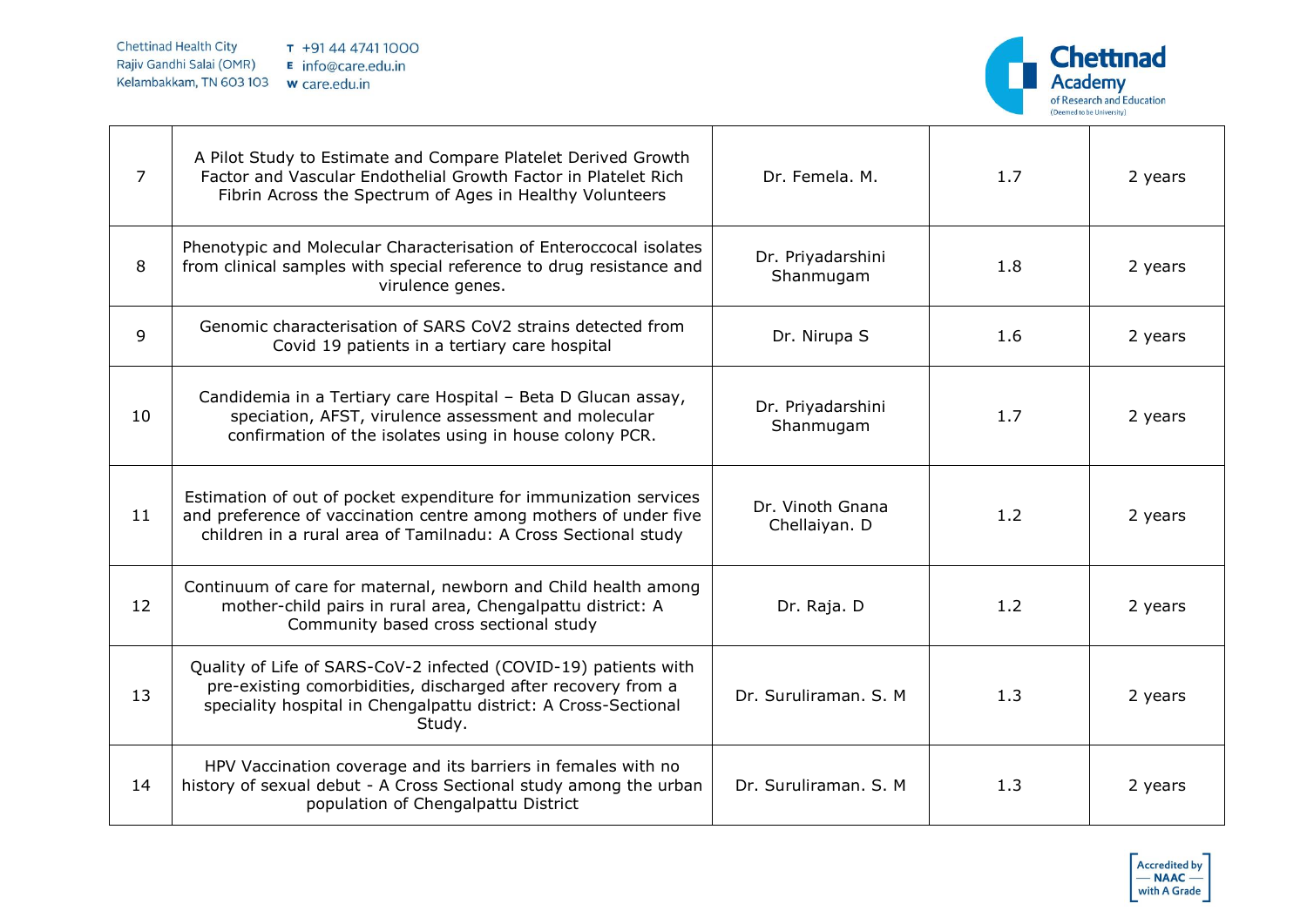

| 15 | Role of male partner in MCH care in rural and urban areas of<br>Chengalpattu district- a comparative study (cross sectional study)                                                                                                  | Dr. Suganthi. S      | 1.2 | 2 years |
|----|-------------------------------------------------------------------------------------------------------------------------------------------------------------------------------------------------------------------------------------|----------------------|-----|---------|
| 16 | Self medication practices and use of over-the-counter<br>antimicrobials among elderly in rural area of Chengalpattu district<br>: A cross sectional study                                                                           | Dr. Raja. D          | 1.2 | 2 years |
| 17 | Prevalence of disability and its association with socio-demographic<br>factors among elderly in a rural setting of Chengalpattu: A Cross<br>sectional study                                                                         | Dr. Rajesh Kannan. S | 1.2 | 2 years |
| 18 | Study on quality of life and work related stress among software<br>professionals in Chengalpattu district- A cross sectional study                                                                                                  | Dr. Aravind. M       | 1.3 | 2 years |
| 19 | Comparison of intravenous Dexmedetomidine 0.5 mcg/kg vs<br>intravenous Dexmedetomidine 0.75 mcg before subarachanoid<br>block to evaluate postoperative analgesia for infraumblical<br>surgeries- A Randomized double blinded study | Dr. Ashok Kulasekhar | 1.7 | 2 years |
| 20 | Comparative study on oral Melatonin and oral Zolpidem on<br>perioperative anxiety in surgeries done under regional<br>anaesthesia-A Randomised double blinded study                                                                 | Dr. Ashok Kulasekhar | 1.6 | 2 years |
| 21 | Effect of prophylactic odansetron on the occurrence of<br>hypotension during spinal anaesthesia for all infraumblical<br>surgeries- A Prospective randomised control study                                                          | Dr. Ravindran        | 1.6 | 2 years |
| 22 | Comparison of two different doses of magnesium sulphate as<br>additives to Ropivacaine and Fentanyl in patients undergoing<br>lower abdominal and lower limb surgeries under epidural<br>anaesthesia                                | Dr. Lailu Mathews    | 1.5 | 2 years |

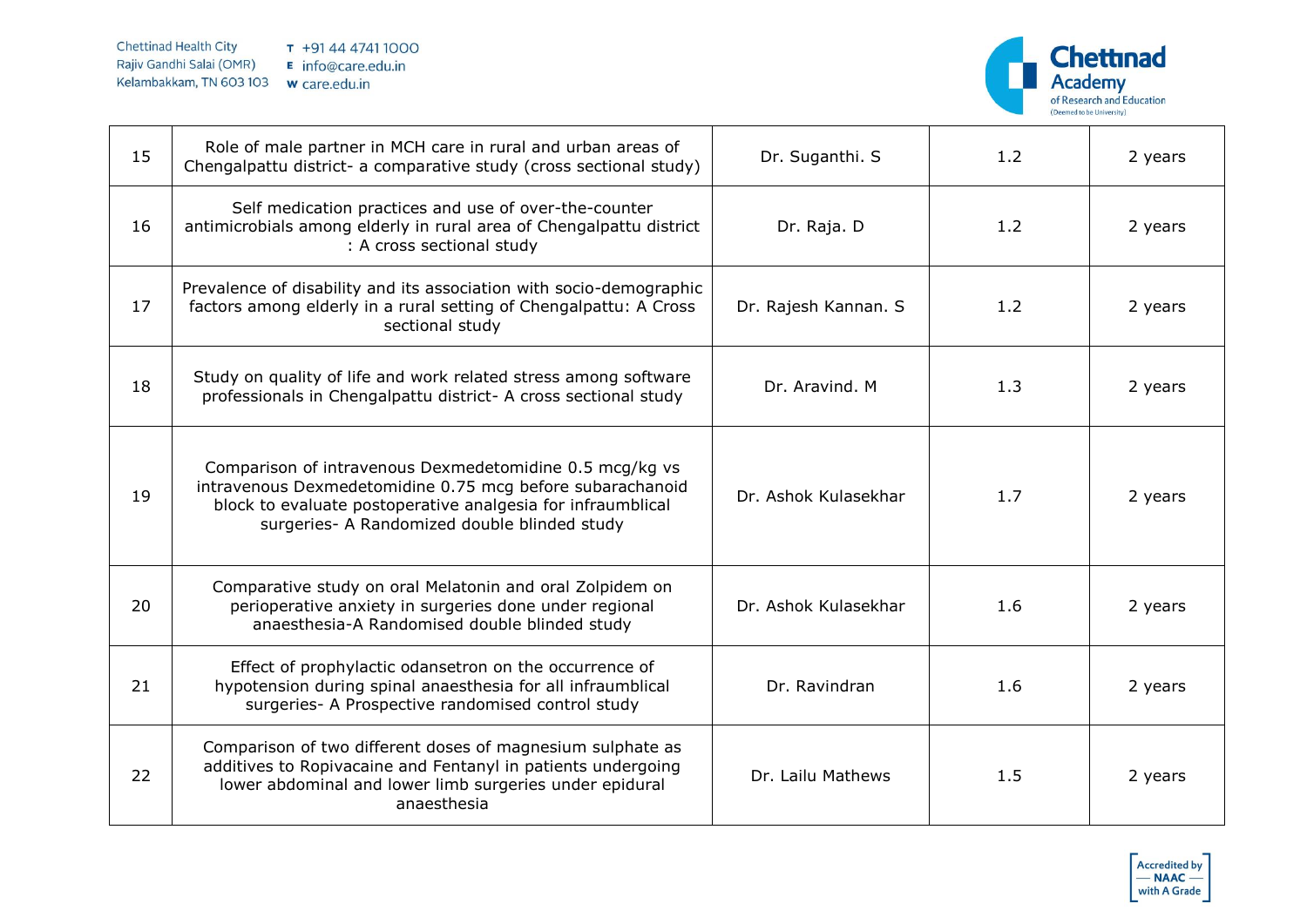

| 23 | Comparison of ultrasound guided supraclavicular block and<br>costoclavicular block for forearm and hand surgeries                                                                                                                                                                                  | Dr. Anand       | 1.7 | 2 years |
|----|----------------------------------------------------------------------------------------------------------------------------------------------------------------------------------------------------------------------------------------------------------------------------------------------------|-----------------|-----|---------|
| 24 | Comparative study of hemodynamic changes with<br>Dexmedetomidine versus Magnesium sulphate as adjuncts during<br>anaesthesia in laparascopic surgeries - A Double blinded<br>Randomised study                                                                                                      | Dr. Anand       | 1.6 | 2 years |
| 25 | A Randomized control trial to study block characteristics of low<br>dose 0.5 % Levobupivacaine using the technique sequential-<br>combined spinal epidural anaesthesia with and without epidural<br>volume extension                                                                               | Dr. Merlin      | 1.7 | 2 years |
| 26 | Comparative study of intrathecal isobaric levobupivacaine (0.5%)<br>with Dexmedetomidine 0.5 ml(5 mcg) and isobaric<br>levobupivacaine (0.5%) with Fentanyl 0.5 ml(25mcg) in patients<br>undergoing urological surgeries under Subarachanoid block: A<br>Prospective Randomized double blind study | Dr. Balamurugan | 1.7 | 2 years |
| 27 | Effects of varying doses of prophylactic phenylephrine on<br>perfusion index in patients undergoing lower segment ceasarean<br>section under subarachanoid block- A double blinded prospective<br>randomized control study                                                                         | Dr. Arunkumar   | 1.6 | 2 years |
| 28 | Clinical efficacy, safety and tolerability of 20% glycolic acid peel<br>and 15%lactic acid with 3.75% tricholoroacetic acid peel in<br>constitutional periorbital Melanosis-A comparative study                                                                                                    | Dr. P Elangovan | 1.8 | 2 years |

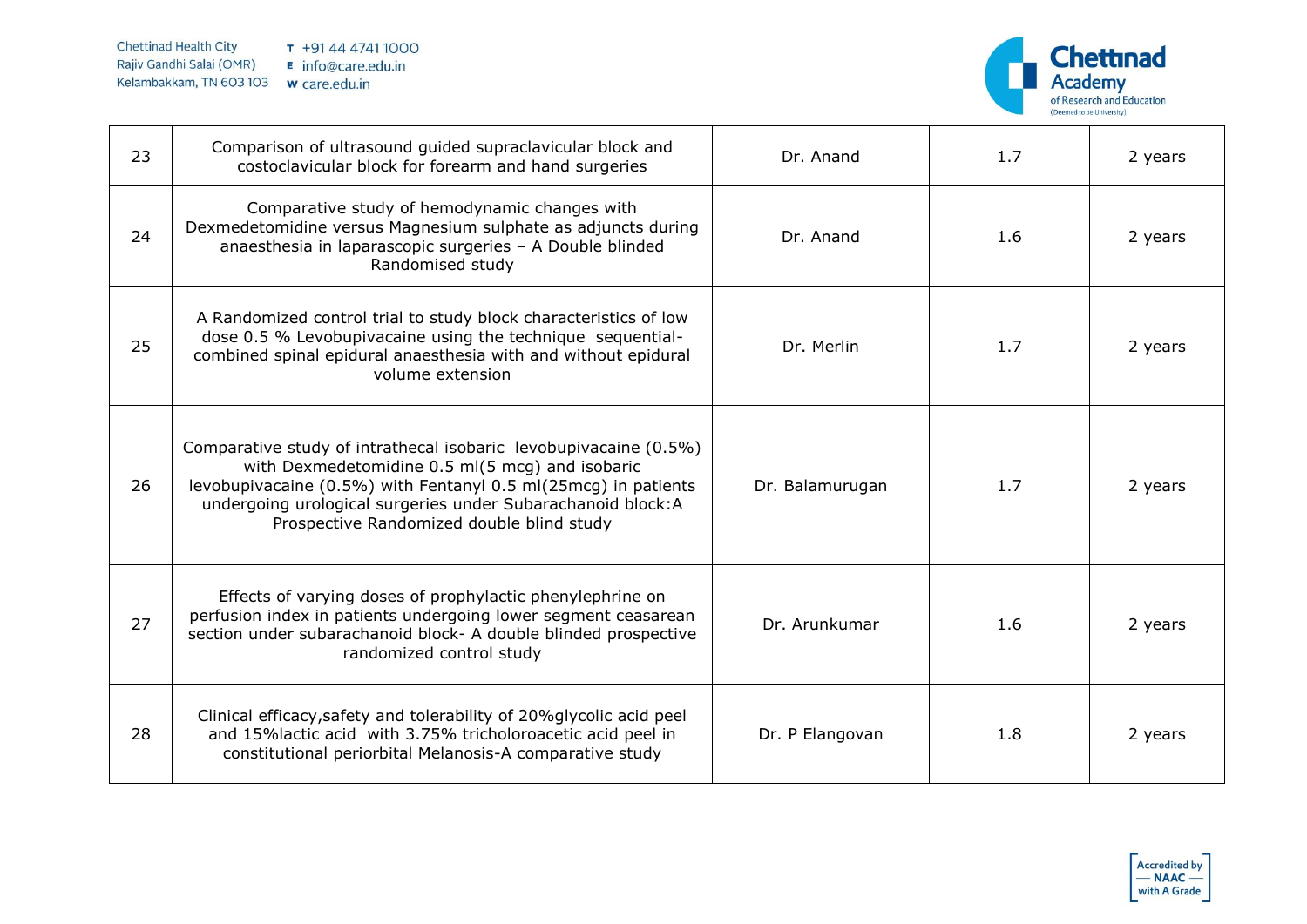

| 29 | A comparative study of Derma roller alone vs derma roller with<br>prop in treatment of acne scars                                                                                                                                                           | Dr. M.S.Srinivasan | 1.7 | 2 years |
|----|-------------------------------------------------------------------------------------------------------------------------------------------------------------------------------------------------------------------------------------------------------------|--------------------|-----|---------|
| 30 | A Randomised control trail to compare the efficacy and safety of<br>40% Mandelic acid with 30% salicylic acid in Acne vulgaris                                                                                                                              | Dr.G.Srinivasan    | 1.8 | 2 years |
| 31 | Dermatoses in Fishermen                                                                                                                                                                                                                                     | Dr. M.S.Srinivasan | 1.7 | 2 years |
| 32 | A study on early identification of fungus in Chronic Rhinosinusitis<br>using serum galactomannan and beta D glucan and assessing the<br>clinicomycological profile and antifungal susceptibility pattern at a<br>tertiary health care centre in South India | Dr. Priya K        | 1.5 | 2 years |
| 33 | The role of biofilm producing pathogens obtained from clinical<br>specimens in patients with chronic otitis media                                                                                                                                           | Dr. Priya K        | 1.8 | 2 years |
| 34 | Relationship of Absolute Eosinophil Count and Nasal smear<br>eosinophils with severity of clinical score and treatment of<br>outcome in patients with Allergic Rhinitis                                                                                     | Dr. Rajasekaran S  | 1.7 | 2 years |
| 35 | Effects of adenotonsillectomy in obstructive sleep disordered<br>breathing in children with adenotonsillar hypertrophy                                                                                                                                      | Dr. Rajasekaran S  | 1.8 | 2 years |
| 36 | Study Of Echocardiography To Detect Lv Dysfunctin In Relation<br>With Lipid Profile In Ckd Patients                                                                                                                                                         | Dr. C Ramakrishnan | 1.6 | 2 years |
| 37 | A Cross Sectional Study To Determine The Role Of Non-Invasive<br>Parameters Such As (Fibrosis-4, Apri, Child Pugh And Renal Artery<br>Resistive Index) As Predictors Of Esophageal Varices And Their<br><b>Bleeding Risks In Cirrhotics</b>                 | Dr. J Vigneshwaran | 1.7 | 2 years |

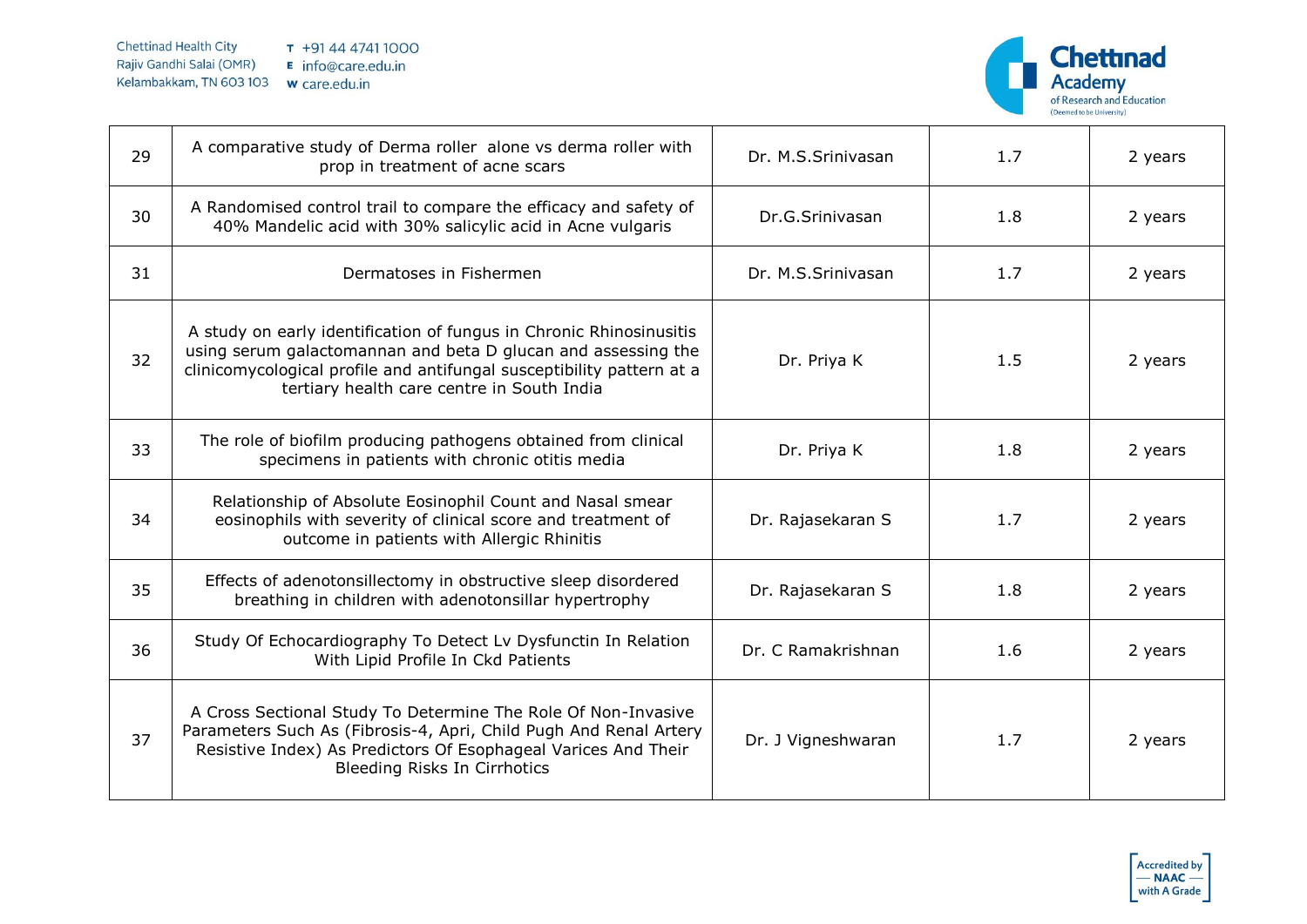

| 38 | A Study To Determine The Role Of Stress Hyperglycemia,<br>Neutrophil To Lymphocyte Ratio, Mean Platelet Volume And<br>Platelet Distribution Width As The Predictors Of Clinical Outcomes<br>In Patients With Acute Ischemic Stroke- An Observational Study<br>In A Tertiary Care Center                                                                      | Dr. V R Mohan Rao             | 1.8 | 2 years |
|----|--------------------------------------------------------------------------------------------------------------------------------------------------------------------------------------------------------------------------------------------------------------------------------------------------------------------------------------------------------------|-------------------------------|-----|---------|
| 39 | Casual Association Of Serum Lipids In Patients With Acute<br>Ischemic Stroke And Hemorrhagic Stroke- An Observational Study<br>In A Tertiary Care Center                                                                                                                                                                                                     | Dr. V R Mohan Rao             | 1.6 | 2 years |
| 40 | An Observational Study To Assess Microalbuminuria In Acute<br>Coronary Syndrome In Nondibetic Patients From A Tertiary Centre<br>In South India                                                                                                                                                                                                              | Dr. Mayilananthi<br>Kaliannan | 1.7 | 2 years |
| 41 | IL-33 In Diabetics And Its Correlation With Microvascular<br>Complications                                                                                                                                                                                                                                                                                   | Dr. Durga Krishnan            | 1.6 | 2 years |
| 42 | A Study To Assess The Alteration Of Lipid Profile And Thyroid<br>Status In Chronic Kidney Disease                                                                                                                                                                                                                                                            | Dr. V R Mohan Rao             | 1.8 | 2 years |
| 43 | A Comparative Study Of Three Novel Metabolic Indices, Visceral<br>Adiposity Index (Vai), Lipid Accumulation Product Index(Lapi) And<br>The Product Of Triacylglycerol And Glucose (Tyg) With Carotid<br>Intima Medica Thickness (Cimt) As Markers Of Subclinical<br>Atherosclerosis- An Observational Study In A South Indian<br><b>Tertiary Care Center</b> | Dr. Mayilananthi<br>Kaliannan | 1.7 | 2 years |
| 44 | An Observational Study To Assess The Level Of Interleukin 17a In<br>Acute Coronary Syndrome                                                                                                                                                                                                                                                                  | Dr. Mayilananthi<br>Kaliannan | 1.8 | 2 years |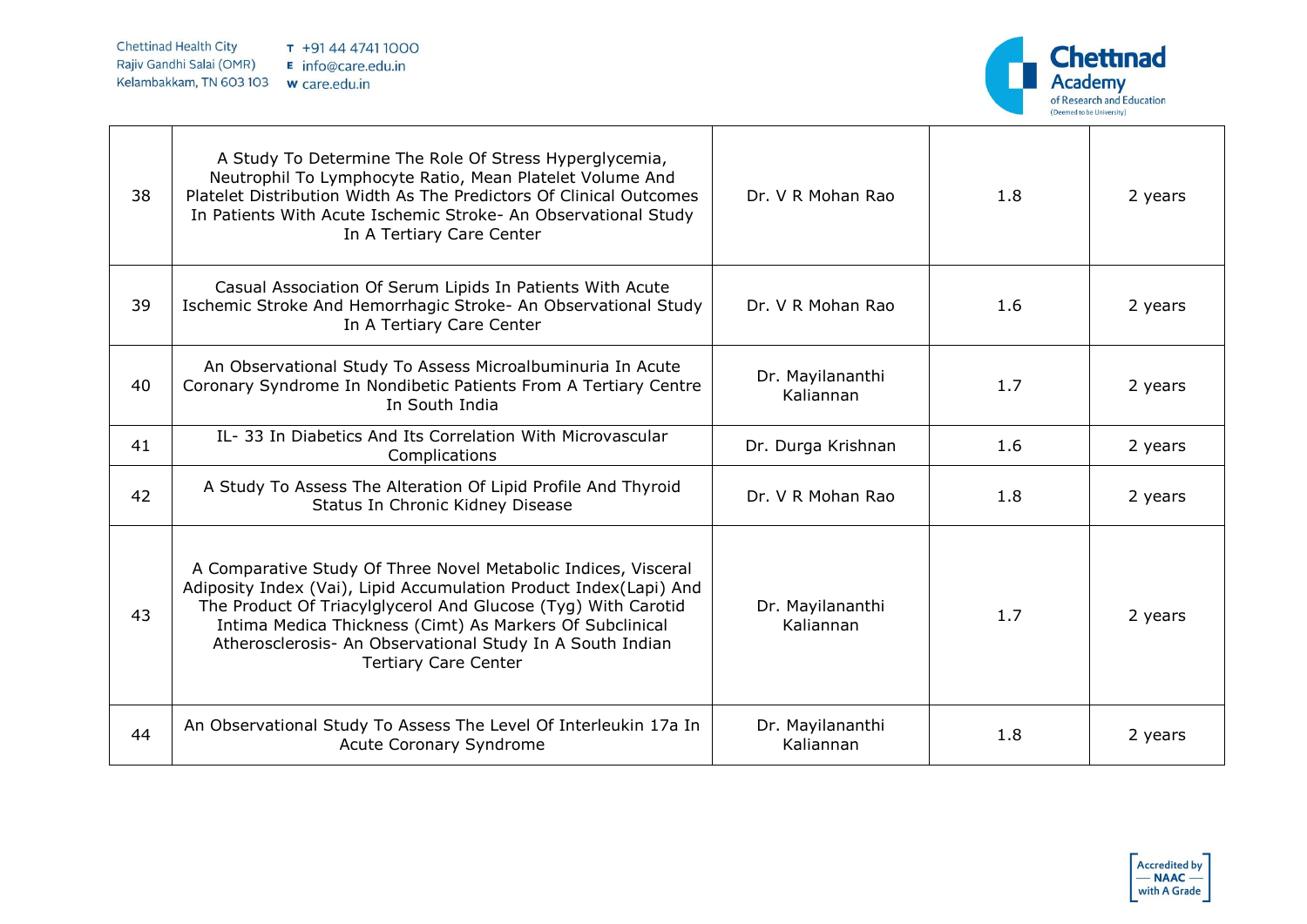

| 45 | An Observational Study To Assess The Prevalance And Severity Of<br>Microvascular Diseases Consistent With Diabetes Mellitus In Pre-<br>Diabetics From A Tertiary Care Centre                                               | Dr. Mayilananthi<br>Kaliannan | 1.5 | 2 years |
|----|----------------------------------------------------------------------------------------------------------------------------------------------------------------------------------------------------------------------------|-------------------------------|-----|---------|
| 46 | A Comparative Study Between The Outcome Of Diperoxochloric<br>Acid And Normal Saline Dressing In Diabetic Ulcers                                                                                                           | Dr. Prabakar                  | 1.6 | 2 years |
| 47 | A Prospective Study To Assess The Pre Operative Vitamin D<br>Deficiency As A Predictive Factor Of Hypocalcemia In Post<br>Operative Total Thyroidectomy Patients                                                           | Dr. Ramasubramanian           | 1.5 | 2 years |
| 48 | A Comparative Study To Assess The Incidence Of Seroma<br>Formation After Ventral Hernioplasties With Local Application Of<br>Tranexamic Acid Before Wound Closure Vs Conventional Wound<br>Closure Without Tranexamic Acid | Dr. Senthil Kumar             | 1.6 | 2 years |
| 49 | A Comparative Study Of Effectiveness Of Topical Sucralfate Versus<br>Conventional Saline Dressing In Diabetic Foot Ulcer                                                                                                   | Dr.<br>Anantharamakrishnan    | 1.8 | 2 years |
| 50 | A Comparative Study Between Autologous Platelet Rich Plasma<br>And Silver Colloid In Grade 1 And 2 Diabetic Ulcer In Tertiary<br><b>Health Centre</b>                                                                      | Dr. Loganathan                | 1.8 | 2 years |
| 51 | Delta Neutrophil Index As An Early Predictor Of Complicated<br>Appendicitis                                                                                                                                                | Dr. Karunanithi               | 1.7 | 2 years |
| 52 | Assessment Of Severity Of Peritonitis Using Mannheim Peritonitis<br>Index                                                                                                                                                  | Dr. Muthuraj                  | 1.5 | 2 years |
| 53 | A Study To Analyse The Correlation Of Crp Level And Glycemic<br>Control In Outcone Of Diabetic Foot Ulcer Healing                                                                                                          | Dr. Karunanithi               | 1.7 | 2 years |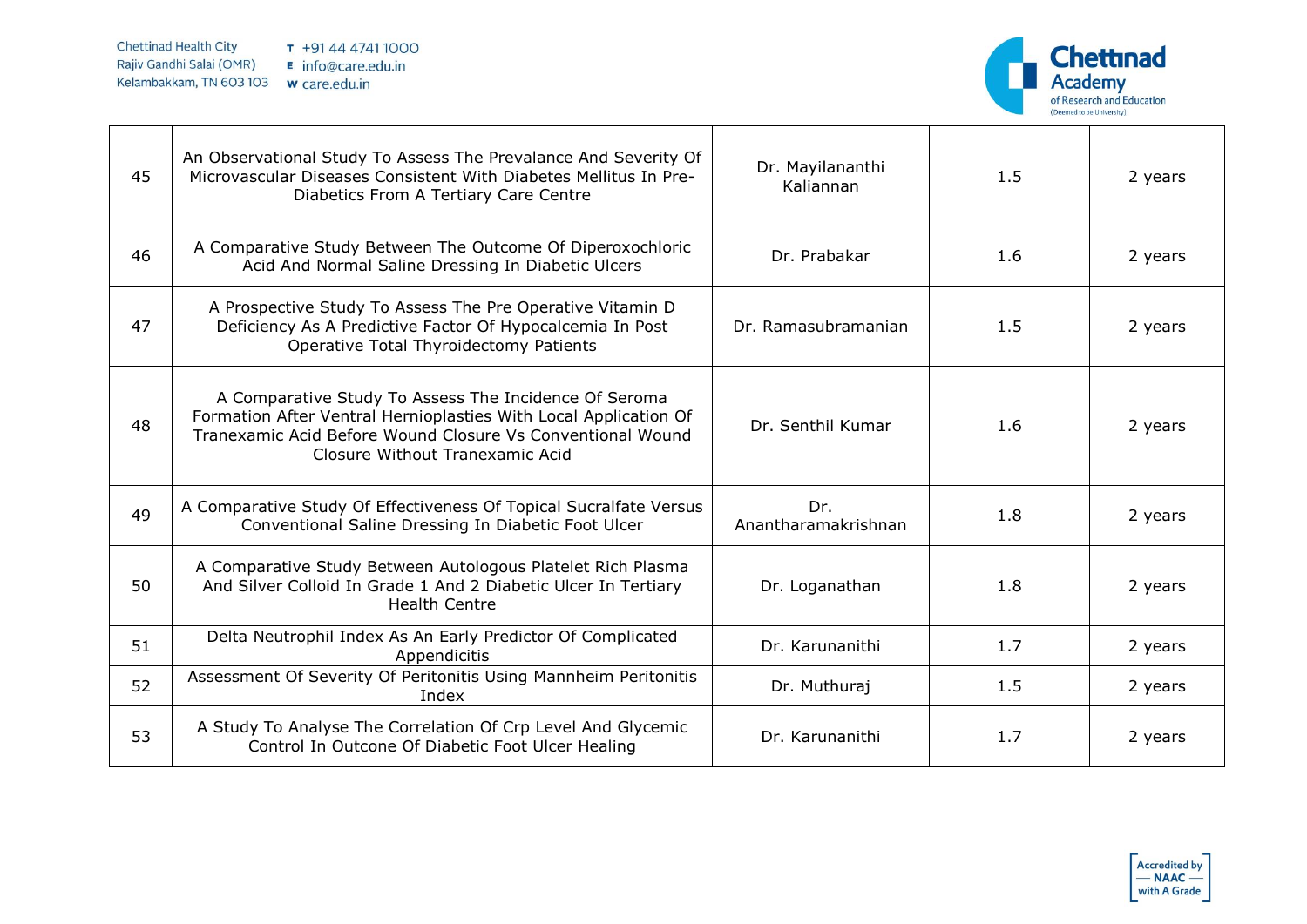

| 54 | A Comparative Study Of N Butyl Cyanoacrylate With 3-0 Ethilon<br>Suture Material For Skin Closure In Open Inguinal Hernia Repair<br>In Tertiary Care Centre                                                 | Dr. Ragumani           | 1.7 | 2 years |
|----|-------------------------------------------------------------------------------------------------------------------------------------------------------------------------------------------------------------|------------------------|-----|---------|
| 55 | A Randomised Double Blind Prospective Study To Compare The<br>Efficacy Of Superoxidized Solution Versus Povidone Iodine In<br><b>Diabetic Foot Ulcer</b>                                                    | Dr. Prabakar           | 1.8 | 2 years |
| 56 | A Prospective Observational Study To Analyse The Diagnostic And<br>Prognostic Value Of Platelet Indices In Emergency Non Traumatic<br>Abdominal Surgeries In Tertiary Health Centre                         | Dr. Affee Asma         | 1.5 | 2 years |
| 57 | Evaluation Of Il 6 As A Early Predictive Marker For Severity Of<br><b>Acute Pancreatitis</b>                                                                                                                | Dr.Anantharamakrishnan | 1.7 | 2 years |
| 58 | A Randomized Control Trial To Determine The Effect Of Povidone<br>Iodine Wash And Normal Saline Wash In Reducing Surgical Site<br>Infection In Laparotomy Wounds                                            | Dr. Ragumani           | 1.6 | 2 years |
| 59 | A New Clinical Scoring System (Apache-Ii & Clinical Signs) Vs<br>Computerised Tomography Severity Assessment Of Acute<br><b>Alcoholic Pancreatitis</b>                                                      | Dr.Muralidharan        | 1.8 | 2 years |
| 60 | A Comparative Study To Find The Effectiveness Of Inflow's 60<br>Second Diabetic Foot Screening Tool Vs Modified Inflow's Diabetic<br>Foot Screening Tool In Diagnosing Early Diabetic Foot<br>Complications | Dr. Senthil Kumar      | 1.6 | 2 years |
| 61 | Role Of Serum Homocysteine As A Predictor Of Severity Of<br>Peripheral Vascular Disease And Its Correlation With Doppler<br>Ultrasonography                                                                 | Dr. Ramasubramanian    | 1.7 | 2 years |

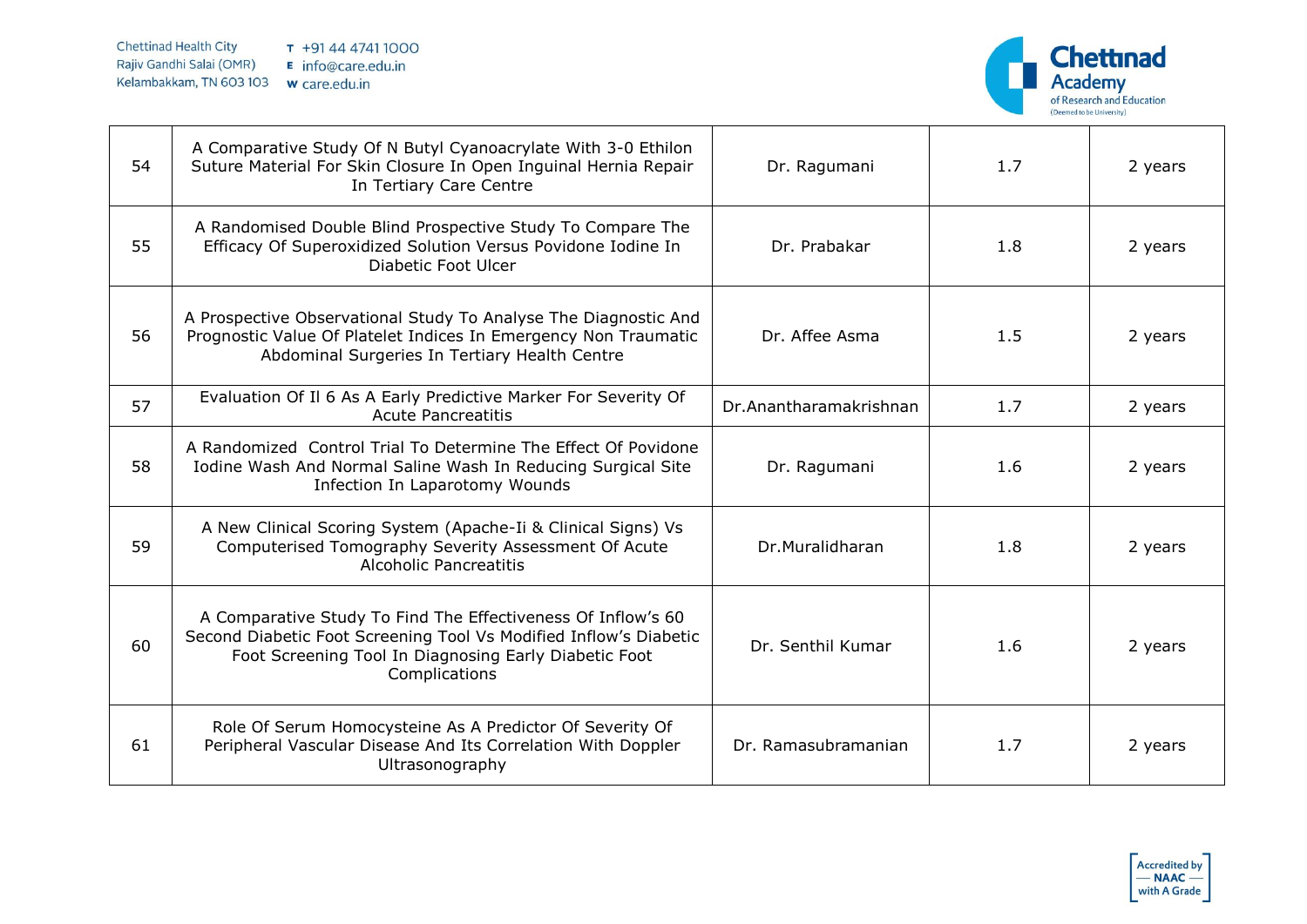

| 62 | Incidence of Postpartum Urinary retention in women undergoing<br>normal delivery Versus Cesarean section.                                                                                                     | Dr. Vijayalakshmi.K    | 1.8 | 2 years |
|----|---------------------------------------------------------------------------------------------------------------------------------------------------------------------------------------------------------------|------------------------|-----|---------|
| 63 | A study of Efficacy and safety of Ormeloxifene Vs Progestin in<br>DUB.                                                                                                                                        | Dr. Anuradha.CR        | 1.8 | 2 years |
| 64 | Comparison of Induction of labour usng Foley's Catheter VS<br>Dinoprostone gel.                                                                                                                               | Dr. Sailatha.          | 1.8 | 2 years |
| 65 | Association of FTO GENE polymorphism in PCOS women- A case<br>control study.                                                                                                                                  | Dr. Vijayalakshmi.K    | 1.6 | 2 years |
| 66 | A comparative study of efficacy of Isosorbide mononitrate Vs<br>Dinoprostone gel.                                                                                                                             | Dr. Anuradha.CR        | 1.6 | 2 years |
| 67 | A study of influence of Pre-pregnancy BMI, gestational weight gain<br>and it's effect on Materno-fetal outcome.                                                                                               | Dr. Vijayalakshmi.K    | 1.6 | 2 years |
| 68 | A comparative study in determining the safety and efficacy of<br>Antimicrobials with Probiotics in Vaginal Infections.                                                                                        | Dr. Anuradha.CR        | 1.8 | 2 years |
| 69 | Prevalence of heart disease among asymptomatic antenatal<br>mothers.                                                                                                                                          | Dr. Sailatha.          | 1.7 | 2 years |
| 70 | Effect of Antenatal pelvic floor muscle training exercise on Labour<br>and birth outcomes.                                                                                                                    | Dr.Sailatha.           | 1.5 | 2 years |
| 71 | Effects of topical intra ocular pressure lowering drugs on<br>conjunctiva using impressive cytology                                                                                                           | Dr. M.Rajakumari       | 1.8 | 2 years |
| 72 | Comparative study of conjunctival florapreoperatively before<br>installation of antibiotic eyedrops after antibiotic eyedrops and<br>after povidone iodine eyedrops in patient undergoing cataract<br>surgery | Dr. K.Stephen Sudhakar | 1.7 | 2 years |

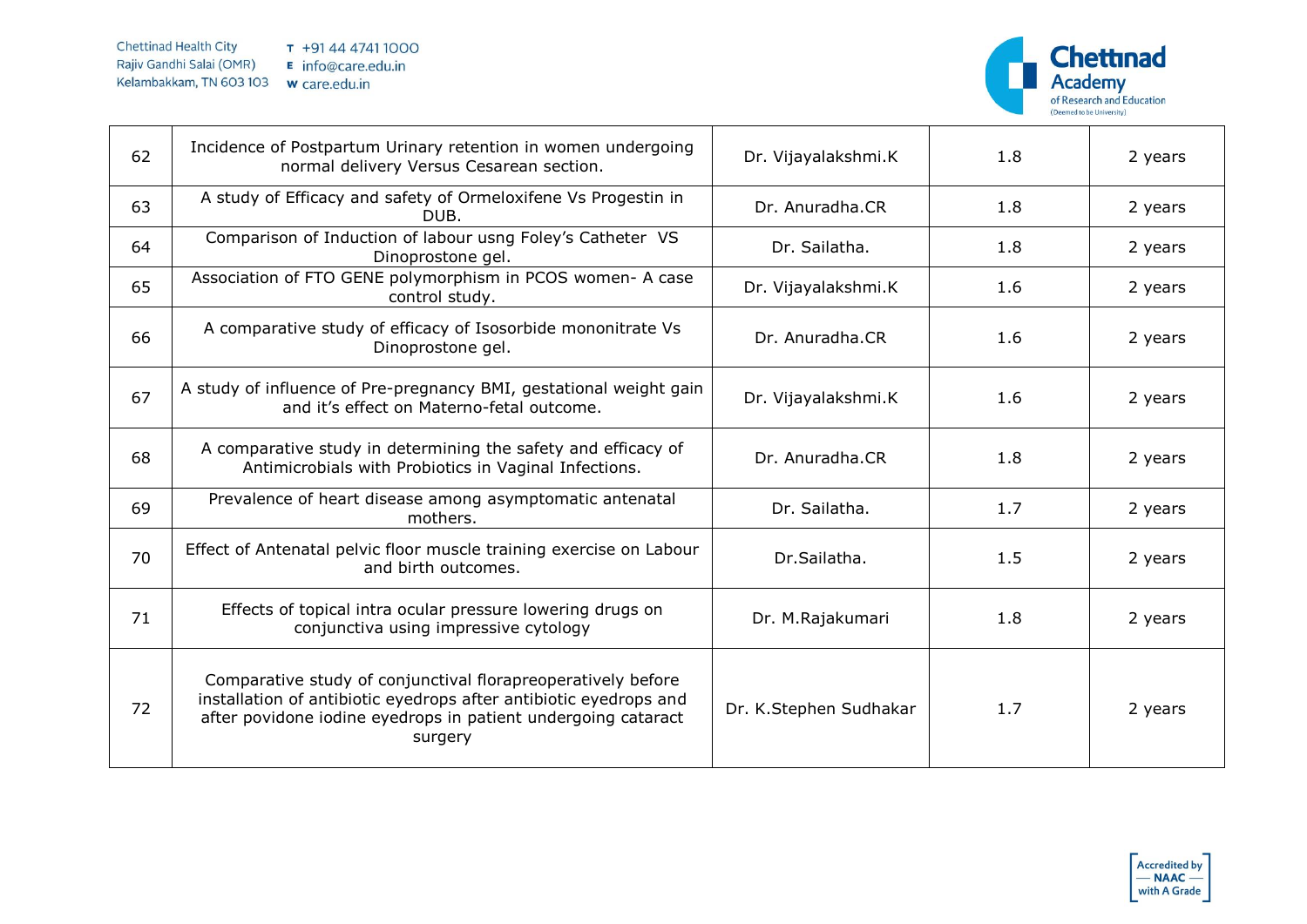

| 73 | Comparative study on phaco time and corneal endothelial count in<br>phacoemulsification using the stop and chop and divide and<br>conquer techniques                                           | Dr. K.Stephen Sudhakar    | 1.7 | 2 years |
|----|------------------------------------------------------------------------------------------------------------------------------------------------------------------------------------------------|---------------------------|-----|---------|
| 74 | Comparison of corneal parameters and intraocular pressure<br>between hydroxypropyl methyl cellulose and hydroxypropyl<br>methyl cellulose with sodium hyaluronate after<br>phacoemulsification | Dr. C.Shankar             | 1.6 | 2 years |
| 75 | Analysis of clinical outcomes of retrofixated iris claw lenses                                                                                                                                 | Dr. Siddharam Janti       | 1.8 | 2 years |
| 76 | Functional outcome of non-operative treatment and image guided<br>spinal intervention procedures in patients with lumbar<br>degenerative disc disease                                          | Dr. M. H. Sub<br>ramaniam | 1.6 | 2 years |
| 77 | Role of pre-operative pregabalin on post-operative pain<br>management in orthopaedic<br>surgery                                                                                                | Dr. Ja<br>mal Mohammed    | 1.6 | 2 years |
| 78 | Clinico functional outcome of mid third clavicle fracture treated<br>with TENS vs plate osteosynthesis- a prospective comparative<br>study                                                     | Dr. E. Pradeep            | 1.8 | 2 years |
| 79 | Short segment posterior fixation with index level screw versus<br>long segment posterior fixation for management of unstable<br>thoracolumbar fractures; a prospective study                   | Dr. M B Sathik<br>babu    | 1.7 | 2 years |

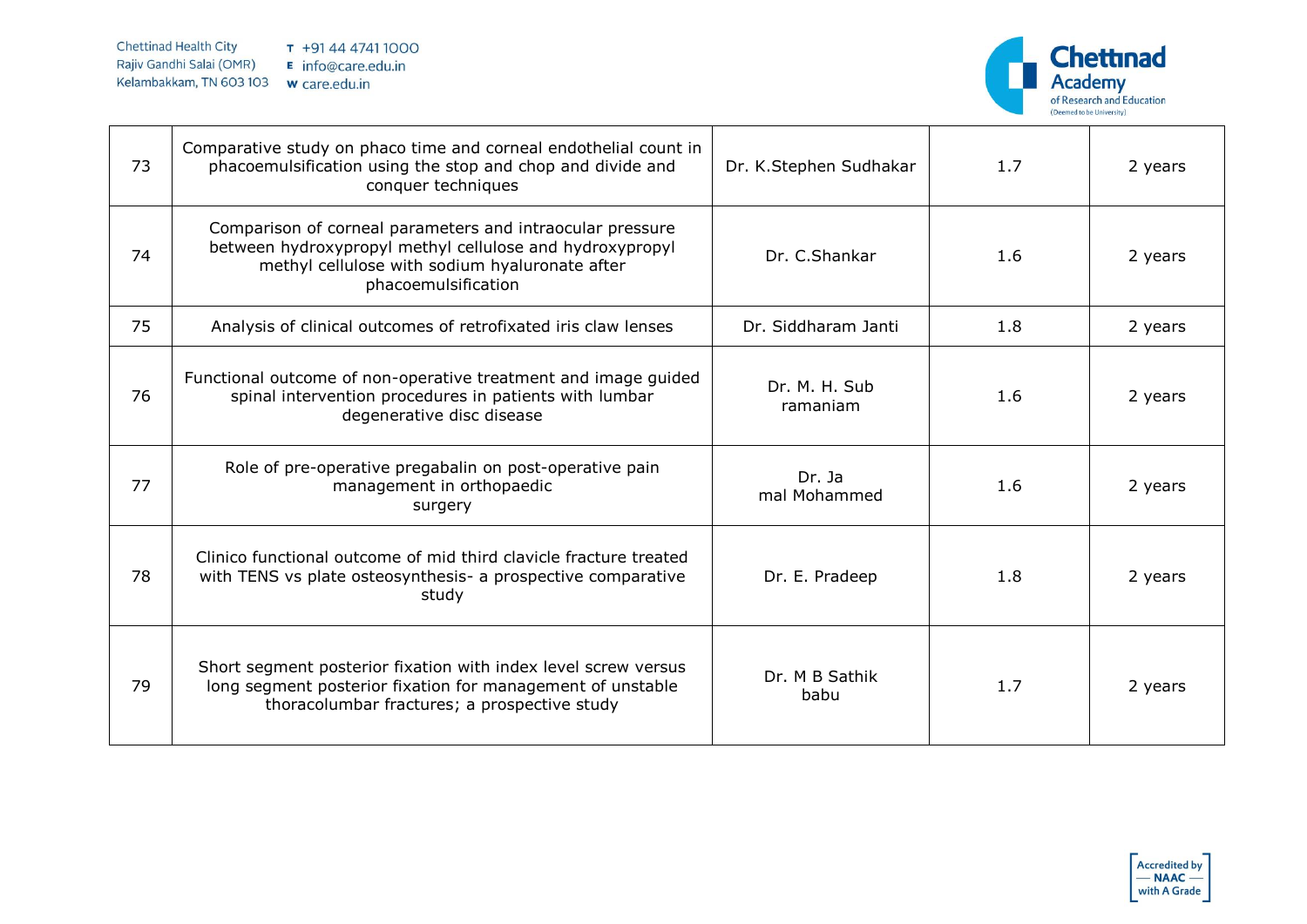

| 80 | Outcome analysis following osteocytes is of tibial plateau fracture<br>based on the Luo and<br>the Hoekstra three column concept                                            | Dr. M B Sathik<br>babu | 1.7 | 2 years |
|----|-----------------------------------------------------------------------------------------------------------------------------------------------------------------------------|------------------------|-----|---------|
| 81 | A comparative study between Singh's index and dual energy<br>absorptiometery bone mineral density measurement for<br>evaluating osteoporosis in elderly population          | Dr. Ja<br>mal Mohammed | 1.7 | 2 years |
| 82 | Hand function outcome in closed metacarpal fracture treated by<br>open reduction and internal fixation by mini plating and K-wire<br>fixation a randomised controlled trial | Dr. Selvam             | 1.8 | 2 years |
| 83 | Assessment of efficacy of proximal femoral nail antirotation-2 in<br>management of unstable trochanteric fractures                                                          | Dr. Selvam             | 1.8 | 2 years |
| 84 | Accuracy and precision of measured blood glucose by four<br>glucometers compared to standard techniques in neonates                                                         | Dr. Uma devi L         | 1.5 | 2 years |
| 85 | Epidemiological and clinical outcomes to analyze the use of<br>amulets in children and its effect on child health presenting to a<br>tertiary care centre                   | Dr. Kathir subramaniam | 1.4 | 2 years |
| 86 | Validation of ARIA(allergic rhinitis and its impact on asthma)in<br>paediatric population                                                                                   | Dr. Antony.J           | 1.5 | 2 years |
| 87 | Effects of delayed umbilical cord clamping versus umbilical cord<br>milking at birth in vigorous neonates born via c-section                                                | Dr. Uma devi L         | 1.6 | 2 years |

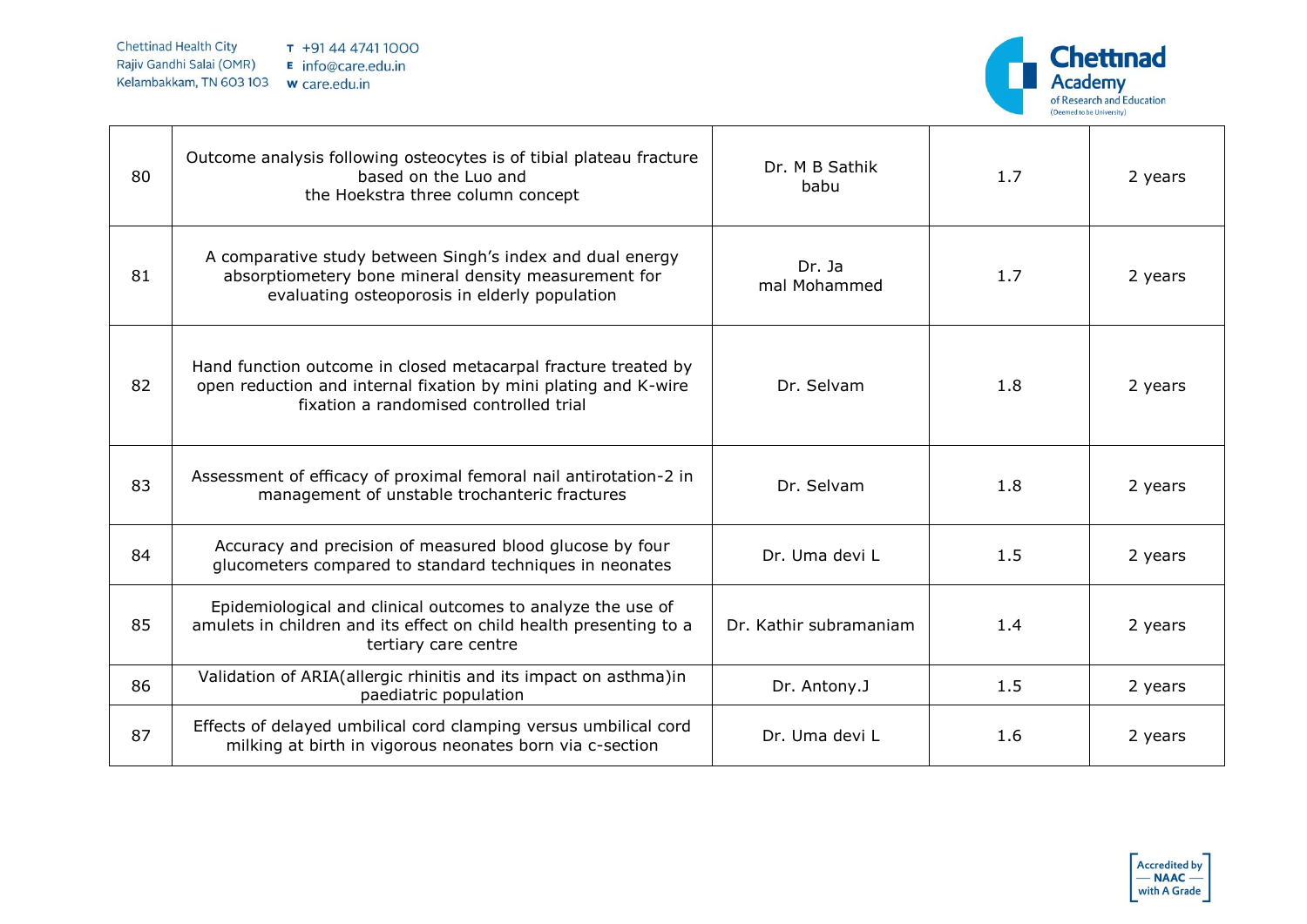

| 88 | Simethicone-fennel oil versus Indian Hammock intervention in the<br>prevention of functional gastrointestinal disorders in early infants:<br>an open-labelled, randomized control trial | Dr. Alexander.M        | 1.6 | 2 years |
|----|-----------------------------------------------------------------------------------------------------------------------------------------------------------------------------------------|------------------------|-----|---------|
| 89 | Effect of paladai versus cup feeding in low birth weight infants                                                                                                                        | Dr. Kathir subramaniam | 1.5 | 2 years |
| 90 | RDW and neutrophil lymphocyte ratio as a predictor for severity of<br>age in 6month to 5years.                                                                                          | Dr. Sujatha Sridharan  | 1.6 | 2 years |
| 91 | Comparison of effect of iron deficiency anemia on academic<br>performance in children of age group 10 to 15 year-comparative<br>cross-sectional study                                   | Dr. Rathinasamy M      | 1.7 | 2 years |
| 92 | Evaluation of platelet parameters in children suffering with acute<br>urinary tract infections- an observational study                                                                  | Dr. Sujatha Sridharan  | 1.6 | 2 years |
| 93 | A Cross-Sectional Study On Comparison Of Prevalence Of Minor<br>Physical Anomalies Between Bipolar Affective Disorder And<br><b>Unipolar Depression</b>                                 | Dr. Sabari Sridhar O.T | 1.5 | 2 years |
| 94 | A Cross-Sectional Study On Cognitive Functions And Emotional<br>Dysregulation In Alcohol Dependence Syndrome                                                                            | Dr. Sabari Sridhar O.T | 1.4 | 2 years |
| 95 | A Cross Sectional Study On Relationship Between Premorbid<br>Functioning And Perceived Well Being Of Patient And Primary Care<br>Giver Of Schizophrenia In Remission                    | Dr. Sabari Sridhar O.T | 1.6 | 2 years |
| 96 | Evaluation and correlation of disease severity with clinico<br>radiological and<br>pulmonary function parameters in post covid19 patients                                               | Dr. Meenakshi.N        | 1.7 | 2 years |

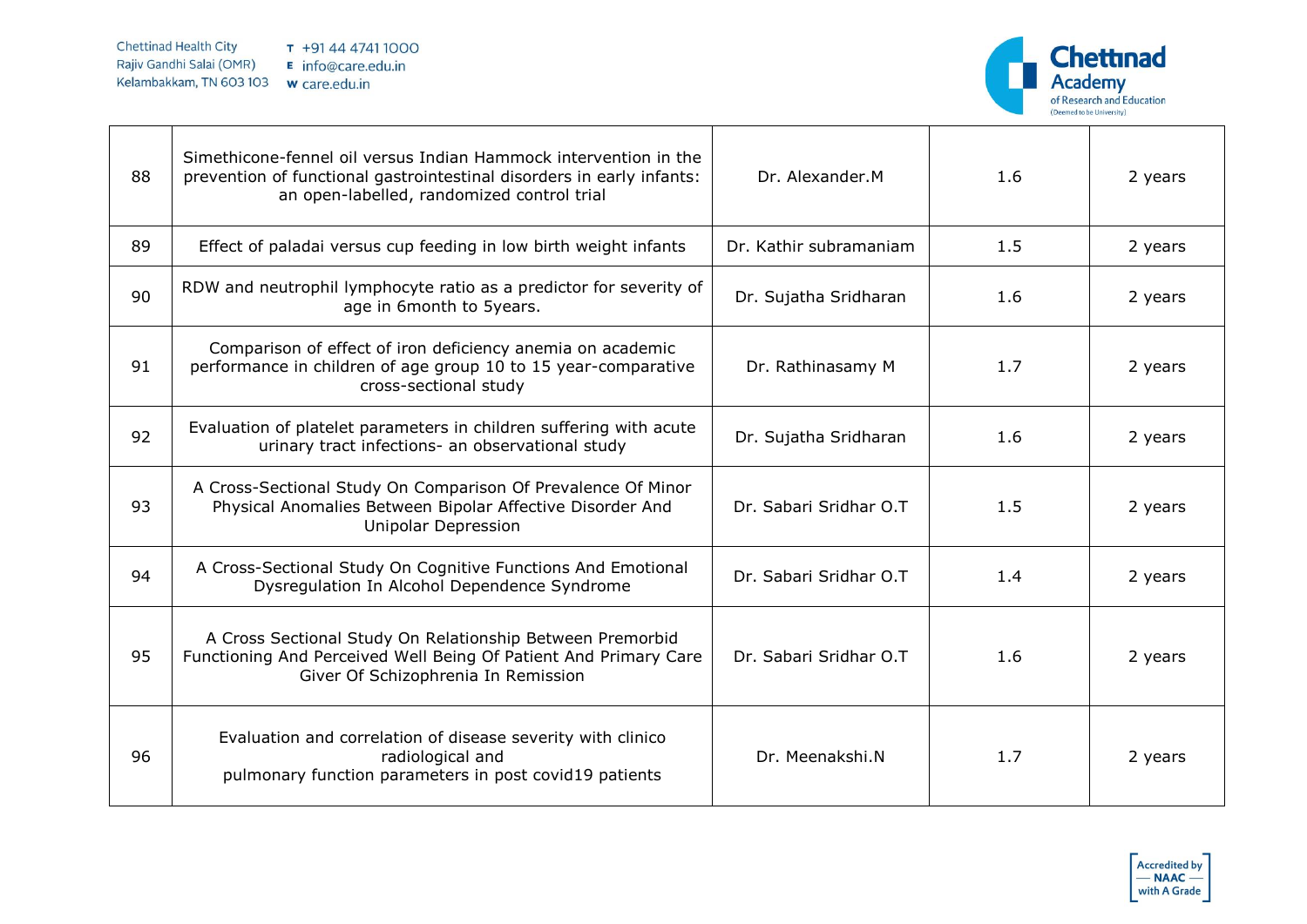

| 97  | Utility of thoracic ultrasound in the follow-up of interstitial lung<br>diseases                                                                                                                      | Dr. Meenakshi.N        | 1.7 | 2 years |
|-----|-------------------------------------------------------------------------------------------------------------------------------------------------------------------------------------------------------|------------------------|-----|---------|
| 98  | Utility of LDCT in high-risk subjects for<br>lung cancer screening and challenges in implementation                                                                                                   | Dr. Meenakshi.N        | 1.6 | 2 years |
| 99  | Efficacy Of Chemoprophylaxis And Utility<br>Of Tuberculin Skin Test Versus Interferon Gamma Release Assay<br>In Screening Chronic Kidney Disease Patients For Latent<br><b>Tuberculosis Infection</b> | Dr. Meenakshi.N        | 1.8 | 2 years |
| 100 | Comparative assessment of efficacy of sonosalphingogram for<br>tubal patency with hysterosalphingogram as gold standard                                                                               | Dr. I Gurubharath      | 1.7 | 2 years |
| 101 | Imaging efficacy of Diffusion Tensor Imaging in early detection of<br>Cervical Spondylotic Myelopathies                                                                                               | Dr. Einstein Raju      | 1.8 | 2 years |
| 102 | Application of 3D CISS in the evaluation of cranial nerves                                                                                                                                            | Dr. I Gurubharath      | 1.8 | 2 years |
| 103 | Comparative study between ultrasonography and MD Computed<br>tomography in evaluation of pancreatic cystic lesions                                                                                    | Dr. Alex Daniel Prabhu | 1.7 | 2 years |
| 104 | Quantitative analysis of Magnetic Resonance Spectroscopy to<br>differentiate high grade gliomas from metastasis                                                                                       | Dr. Einstein Raju      | 1.6 | 2 years |
| 105 | Cross sectional study to evaluate role of magnetic resonance<br>urography in detecting causes in patients with clinically suspected<br>obstructive uropathy                                           | Dr. Alex Daniel Prabhu | 1.6 | 2 years |